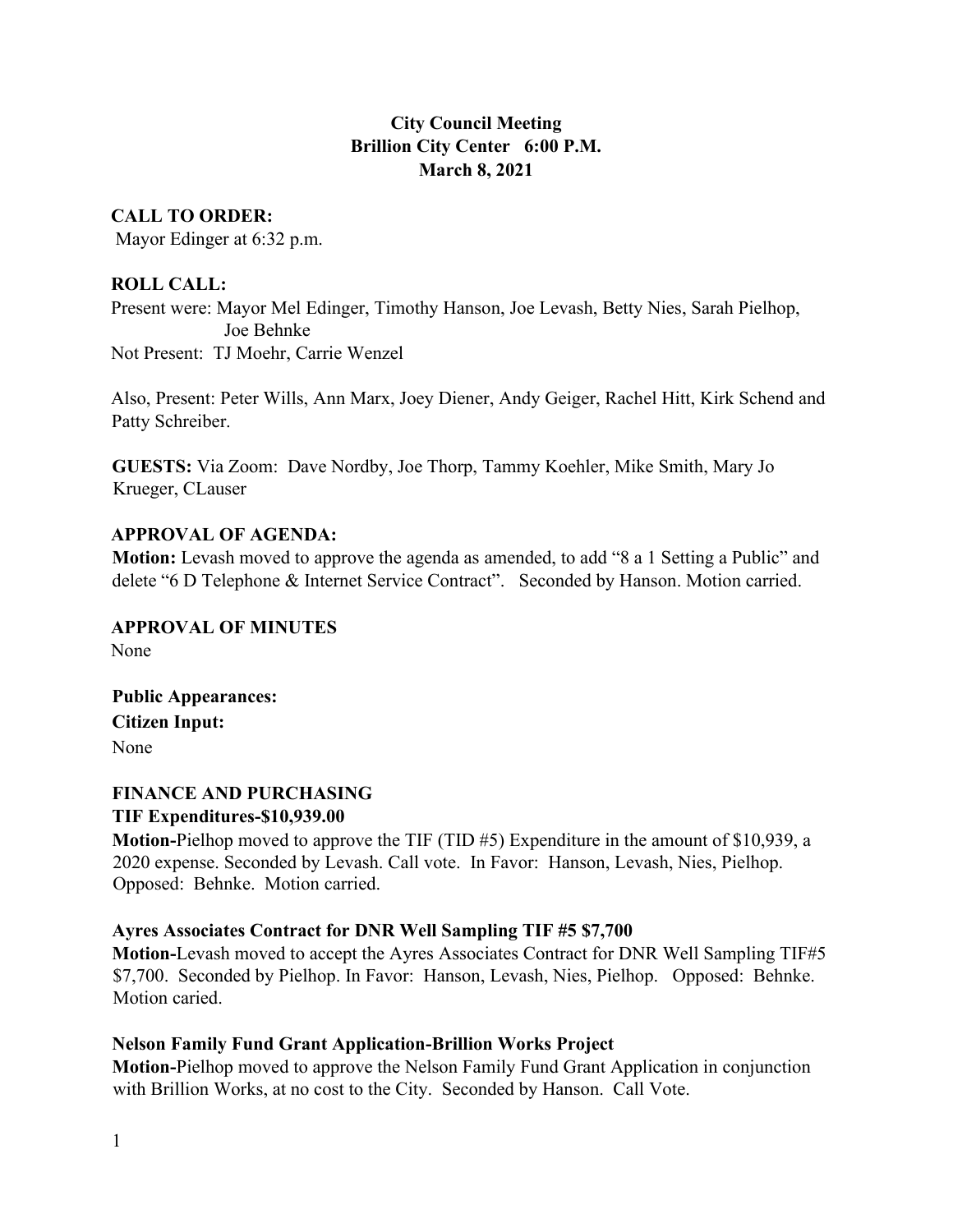In Favor: Hanson, Levash, Nies, Pielhop. Opposed: Behnke. Motion caried.

## **City Center Sublease Conference room to ACC Management Group Inc**

**Motion-**Pielhop moved to approve the sub-lease agreement with ACC Management Group. For \$350 per month for Mar 9 until June 15, 2021. Seconded by Nies. Call Vote. In Favor: Hanson, Nies, Pielhop. Opposed: Behnke, Levash. Motion caried.

#### **PROTECTION OF PERSONS AND PROPERTY NONE**

#### **CITY BUILDINGS AND GROUNDS**

**Motion-**Levash moved to hold a Public Hearing on March 22nd at 6:10 pm for Special Assessments. Seconded by Behnke. Motion carried.

#### **PERSONNEL**

#### **Library Director Resignation**

**Motion-**Hanson moved to accept Rachel Hitt's resignation. Seconded by Nies. Motion carried.

#### **Library Director Recruitment**

Levash asked about the timeline. Now through March 21 authorized to spend up to \$500 for advertising. Hoping for mid-April to be able to offer the position. The Library board is looking to align some one in charge. Schreiber may be helping with payroll and vouchers.

#### **Employment Agreements**

**Motion-**Hanson moved to approve 2021 Employment agreements with revisions as addressed in Committee of the Whole meeting. Seconded by Pielhop. Motion carried. Levash opposed.

## **City Administrator/Community Development Director**

None

**Clerk/Treasurer's Office** None

**Mayor's Report** None

## **OLD BUSINESS:**

Hanson inquired regarding the cross walk. Hanson requested it stay on the agenda under old business so it is not lost. Realistically it will be May or June before Wills will have time to work on it. Estimate is \$30,000 from previous experience and typically paid for by the employer. Geiger stated we did go down this path before. Proposed submitted to Ariens with no response. Thought the estimate was \$15,000.